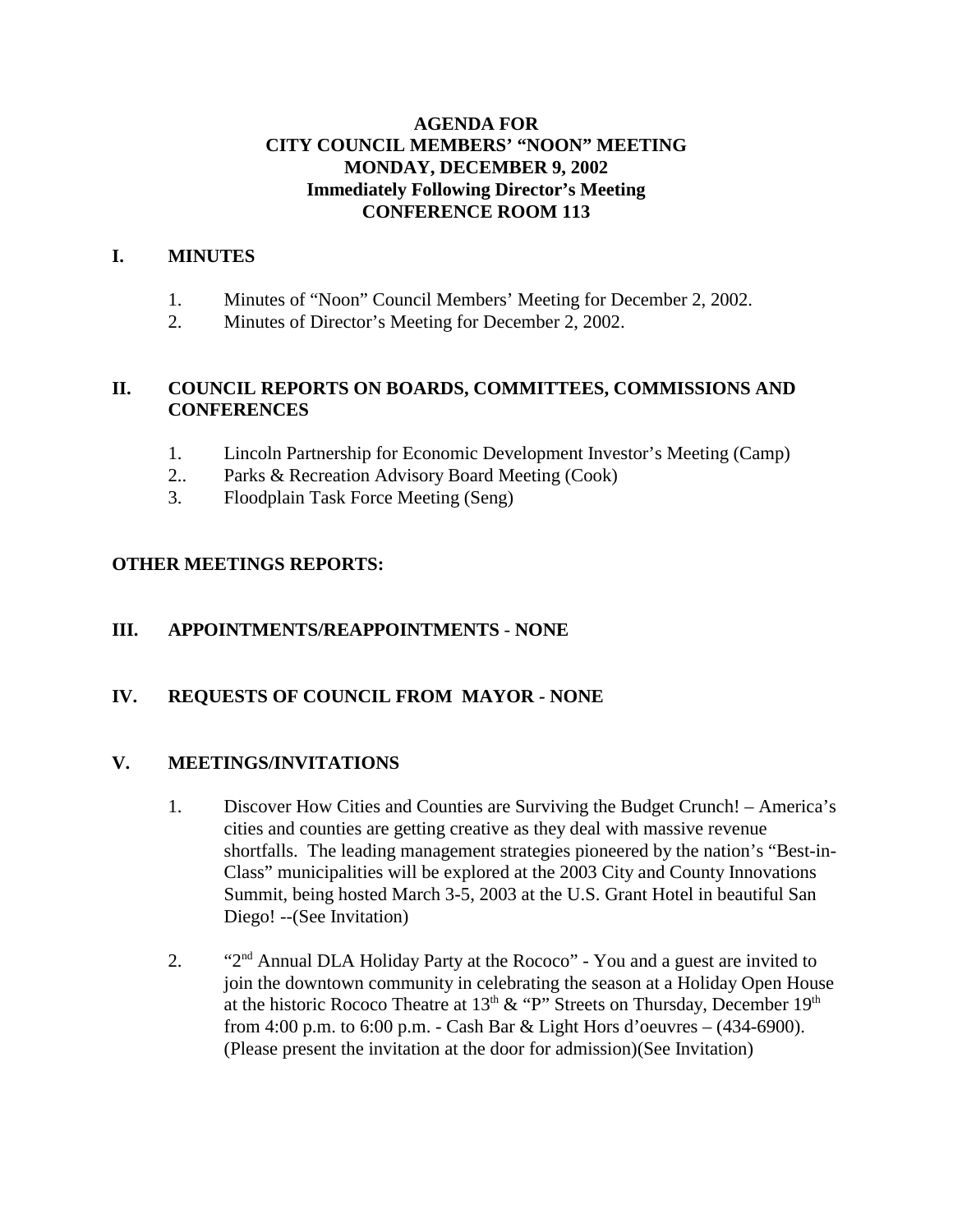#### **VI. MISCELLANEOUS**

- \*\*1. Discussion of hold message on Council phone system. **HELD OVER FROM** THE NOVEMBER 18<sup>TH</sup> "NOON" AGENDA & HELD OVER FROM THE **DECEMBER 2ND "NOON" AGENDA.**
- 2. Discussion on the "Fire Department Study". (Requested by Jonathan Cook). **HELD OVER FROM THE DECEMBER 2ND "NOON" AGENDA.**

#### **VII. CITY COUNCIL MEMBERS**

### **VIII. ADJOURNMENT**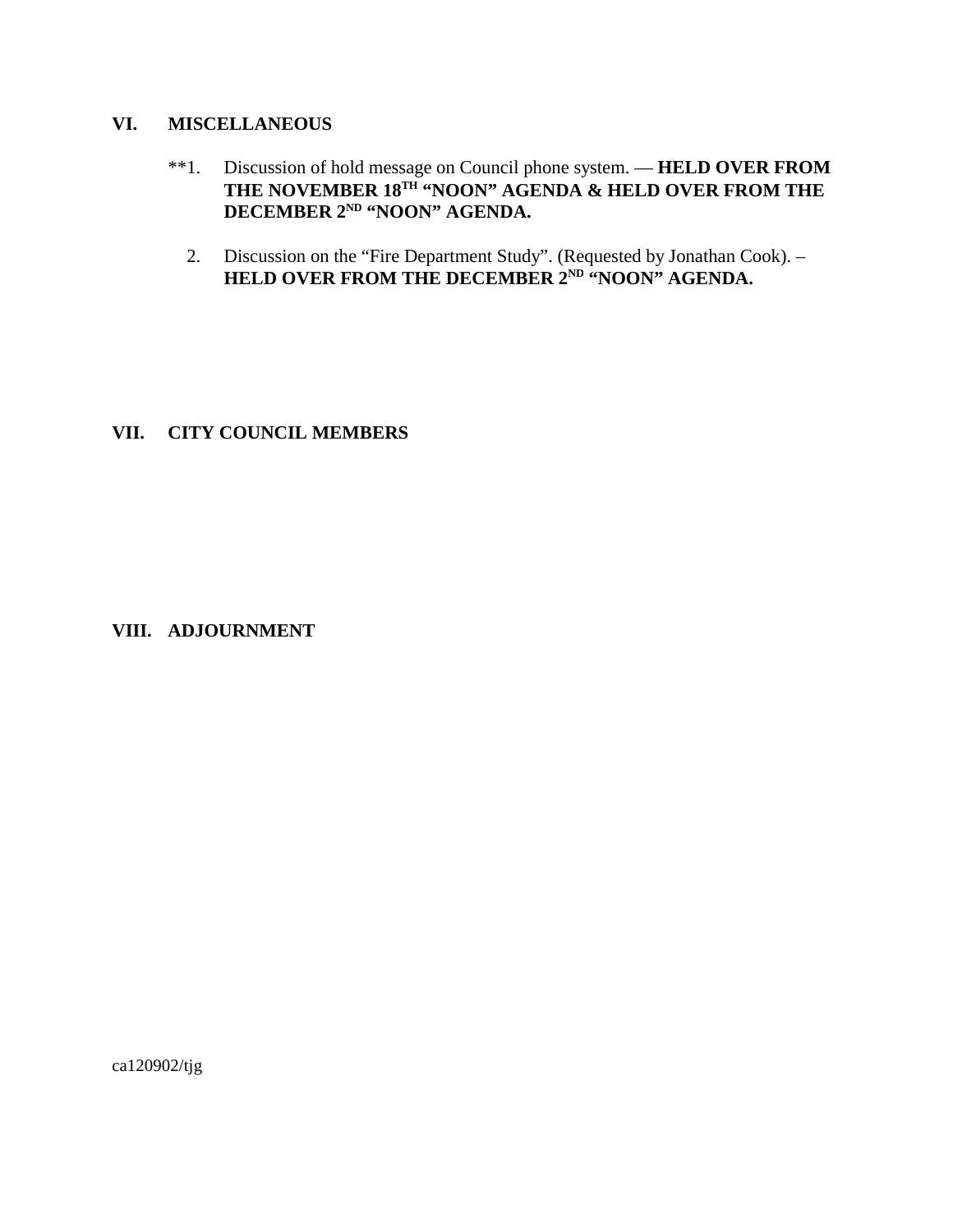# **MINUTES CITY COUNCIL MEMBERS' "NOON" MEETING MONDAY, DECEMBER 9, 2002** *CONFERENCE ROOM 113*

**Council Members Present:** Jonathan Cook, Chair; Jon Camp, Vice Chair; Glenn Friendt, Annette McRoy, Coleen Seng, Ken Svoboda, Terry Werner.

**Others Present:** Mayor Don Wesely, Mark Bowen, Ann Harrell, Corrie Kielty, Mayor's Office; Dana Roper, City Attorney; Joan Ray, Council Secretary; Darrell Podany, Aide to Council Members Camp, Friendt and Svoboda; Nate Jenkins, Lincoln *Journal Star* representative.

### **I. MINUTES**

- 1. Minutes of "Noon" Council Members' Meeting for December 2, 2002.
- 2. Minutes of Director's Meeting for December 2, 2002.

Chair Jonathan Cook requested a motion to approve the above-listed minutes. Ken Svoboda moved approval of the minutes, as presented. The motion was seconded by Annette McRoy and the minutes were approved as presented by unanimous consensus.

FIRE DEPARTMENT STUDY - Prior to the Reports, Mr. Cook requested the Mayor to come forward and begin the discussion on the Fire Department Study meeting that he had held with Council Members Camp, Svoboda and Werner on Wednesday, December 4<sup>th</sup>. [See Item 2 under Miscellaneous of these Minutes]

 Mayor Wesely came forward and reported that what he had proposed then, and proposed today to the Council, was that instead of a Study focused on the Fire Issue alone, it should be a Public Safety Study, because the Police Department, over time, has fallen behind as the City has grown. Mayor Wesely added that, of course, that is also our concern with the Fire Department. The Mayor passed out to Council Members a written copy of his proposal. [Attached]

Mayor Wesely stated that he believed this Study would allow long-range planning for the City's emergency and security needs. He briefly reviewed the outlined proposal for the Council. He felt this in-depth study should take no longer than one year to complete. The consultant aspect of the study was set out with the thought that if we start with a local committee and experts looking at what information we have, they could determine, at any point, when and if they would need to bring in a consultant.

He noted that when the Infrastructure Study was being done, that was the process that was implemented. Instead of a consultant, an arbitrator was all that was necessary to finalize the report. Mayor Wesely thought if the Committee was allowed to get started, they could make any determinations that might be necessary regarding outside help in reaching conclusive goals for the community, in order to integrate their findings into a long term strategy for the City.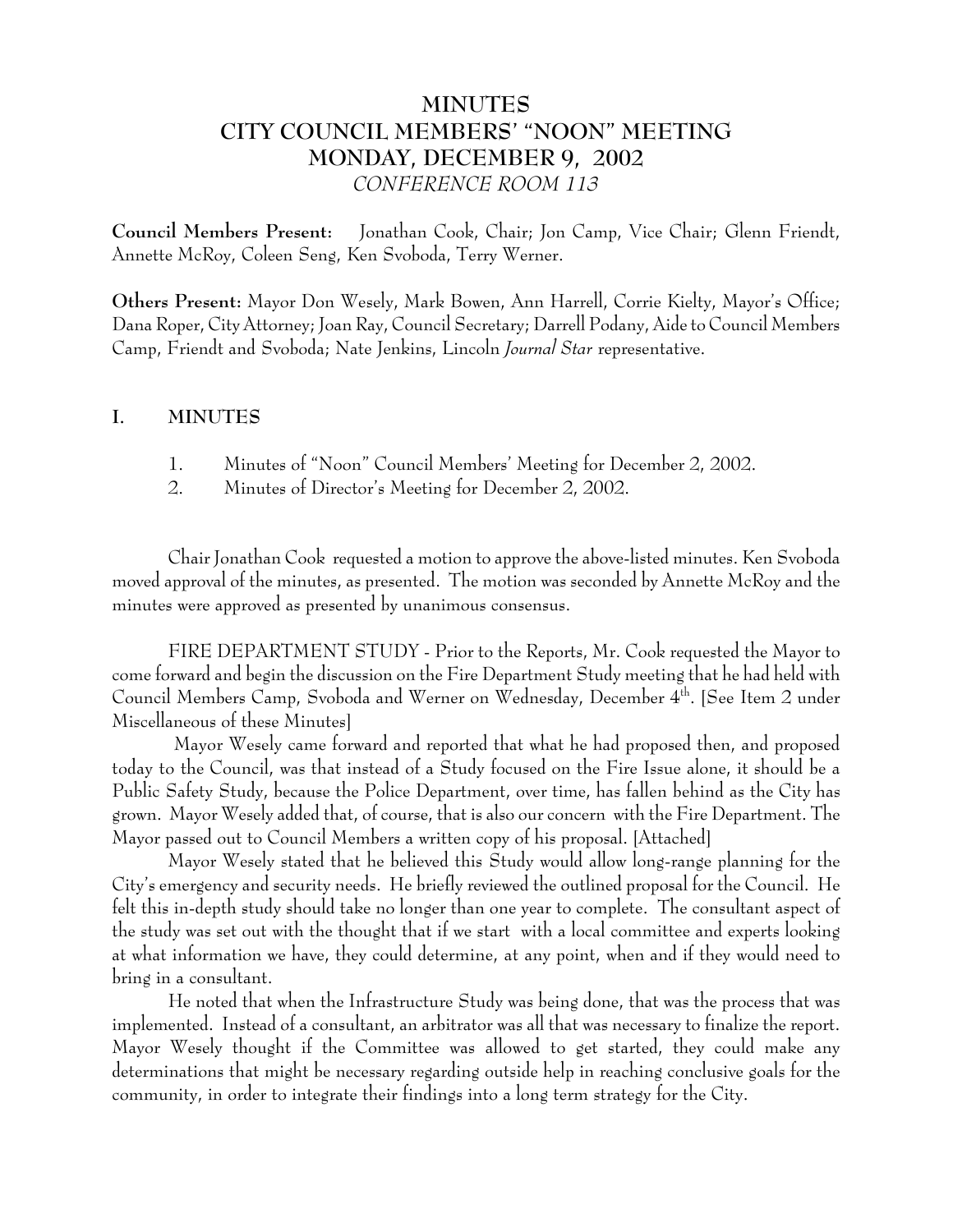The one element which Mayor Wesley apologized to Council for omitting from the list of Committee representation was the Health Department. After a lengthy discussion wherein concerns of the various Council Members were brought to light, with the addition of the Health Department to the list of Committee representatives, the proposal was moved for acceptance and approval with Council direction to move forward. The motion was made by Terry Werner, seconded by Annette McRoy and passed by the following vote: AYES: Terry Werner, Coleen Seng, Jonathan Cook, Annette McRoy, Ken Svoboda; NAYS: None; ABSTAIN: Glenn Friendt, Jon Camp.

It was agreed that the legislation regarding a Fire Study which appears on the Formal Agenda for today's Council Meeting would be permanently withdrawn and the implementation of this proposal would be brought forward in its stead. It was agreed that Council would submit names for nomination to the committee to the Mayor's Office as soon as they had persons whose names they would want considered. The committee make-up would be considered at a future "Noon" meeting.

# **II. COUNCIL REPORTS ON BOARDS, COMMITTEES, COMMISSIONS AND CONFERENCES -**

#### 1. LINCOLN PARTNERSHIP FOR ECONOMIC DEVELOPMENT

INVESTOR'S MEETING (Camp) - Mr. Camp reported that it had been a good meeting. He passed out material to Council which had been taken from the website of the Angelou Economics group out of Austin, TX. Review of this material had comprised most of the meeting. [The material included a survey which Council Members were encouraged to complete] Mr. Camp noted that the attitude of the Angelou group was a "take charge" style that showed a time-frame that challenged the community to be pro-active in the economic recovery process. He stated that there should be local people involved in the program to "sell" Lincoln in the greater world economy arena.

 Mr. Camp felt that whatever economic development track we take, we need to be sure to work from within. Sometimes there is this thought that you go out and give more to outside entities and forget your own homegrown talents and businesses. Basically, this group's message seems to be that economic development starts at home. The information gathered from the survey at this site will be used to further a pro-active economic strategy for future use - (website: http://www.angeloueconomics.com/] .

Mr. Camp reported that in Austin, TX -a city comparable to Lincoln as being a capital city with a major university- has a SWAT Team approach to the economic development process. If there are groups coming into the City, the Governor's mansion is contacted - even within hours of the arrival - and meetings are arranged with community business leaders to facilitate and encourage economic growth and influence its direction.

The favorability of luring high-tech industries into a community was discussed briefly in connection with the Angelou group. Mr. Friendt noted that, in keeping with the spirit of this group, there is a movement in Lincoln now to get all of the soft-ware companies that have started up in Lincoln together to begin a dialogue on long-range visions for the community.

2.. PARKS & RECREATION ADVISORY BOARD (Cook) Mr. Cook reported that there had been a review of the East Downtown Community Park and Trago Park Expansions. Mr. Cook felt most of the Council Members had seen the various maps and materials showing the trails involved in that. There had also been a review of the Pioneers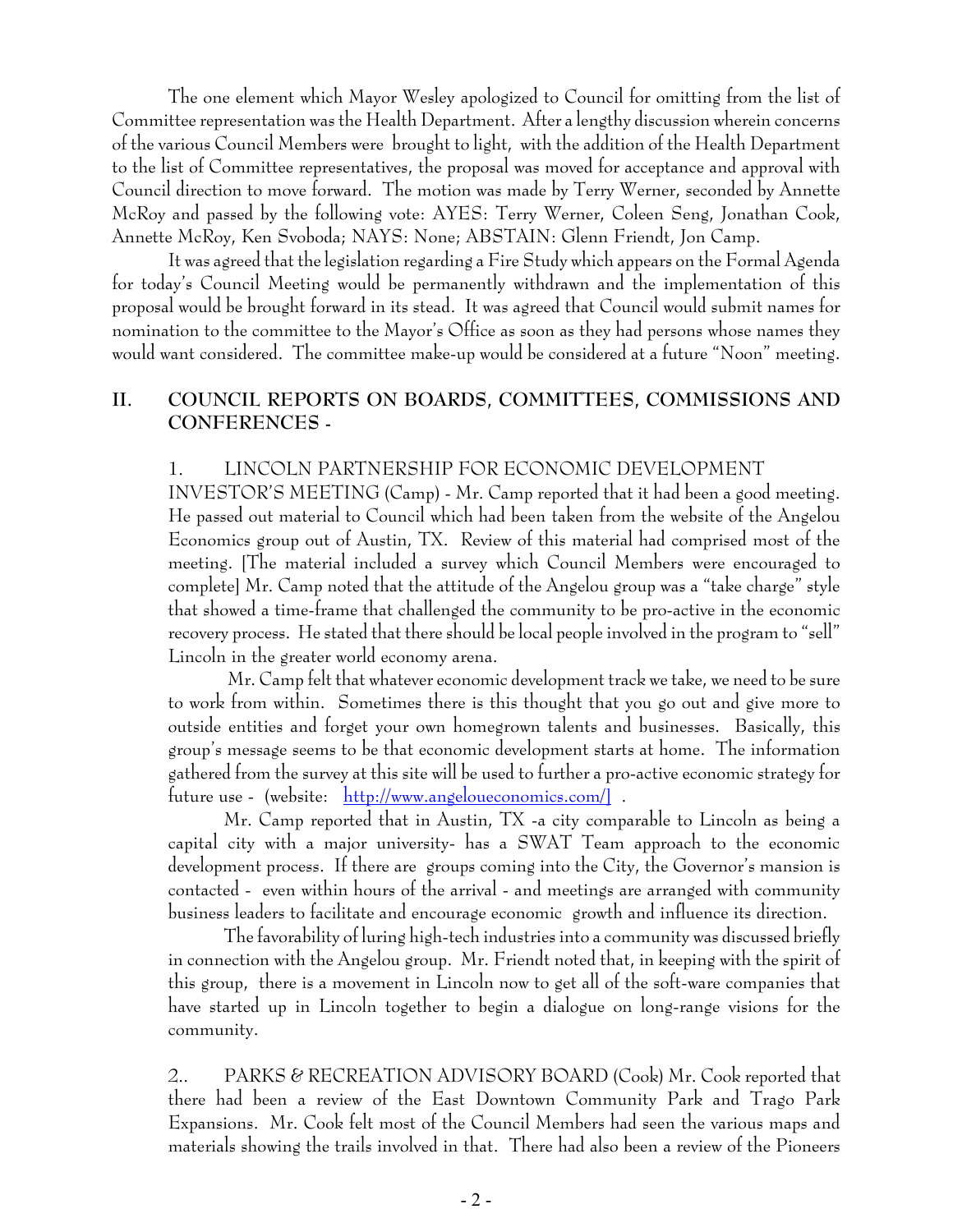Park Nature Center Master Plan with the potential road that would go through to the other side of the Park -which would run it through some prairie land. This might be somewhat controversial, but they had wanted to position the road for the possible expansion of the golf course. But now the golf course may not ever be expanded, so that is an idea whose time may have passed.

The Board voted to recommend an ordinance change that will be coming before the Council soon. The ordinance will reference park hours. The changes would change the park hours of 6:00 a.m. - 12:00 midnight to 5:00 a.m. - 11:00 p.m. The thought behind this was that many people may want to use the park early in the morning, jogging or whatever, with fewer people utilizing the parks in the late evening hours - which might be considered a more trouble-inducing time period. These times would all be during Day Light Savings Time. During the remainder of the year, the hours would be from 7:00 a.m. - sunset.

The other major change would be to make the community recreation trails open 24-hours per day - wherever they are -except those running through park grounds. This would be treating them like streets, essentially, rather than like park land.

The Board also appointed a new Chair and Vice-Chair at this meeting. Bob Ripley will be the Chair and the Vice-Chair will be Dennis Scheer.

Ms. Seng noted that there might be a second BMX park located near 84<sup>th</sup> Street (North). She reported that the minutes indicated that there had also been an anonymous donation of free land to Peter Pan Park.

3. FLOODPLAIN TASK FORCE MEETING (Seng) Ms. Seng reported that they're getting down to the nitty-gritty of it all. She noted that there had been a questionnaire sent out to the Task Force Members to give them the opportunity to share their opinions. The Heartland Center is the facilitator for this group. She warned that there seem to be a lot of big, broad policy issues that will be dumped in Council's lap one of these days soon. - Be prepared!

Ms. Seng noted that much of Old Lincoln had been built along river fronts and along railroad lines, but now these are places that we don't want to be. So, this is just a "heads up" for Council.

OTHER MEETINGS: - Mr. Cook called for the RTSD Meeting report from the meeting that had been held this morning. Ms. Seng reported that there had been an update on the  $3<sup>rd</sup>$  and "A" Street area. The Salt Creek - Bridge had been discussed as well as the Firth Overpass and the South 68th Street area. Mr. Cook stated that the Firth Bridge would be just one structure and the Southwest  $40^{th}$  Overpass will be a huge project which would create a tremendous increase in traffic in the area.

 Ms. Seng encouraged all Council Members to drive the area so when this project comes forward, they would have the lay of the land in their heads. She noted that there are a great number of railroad crossings in addition to the creek in that area. She told Council that the County had held up any decisions on the bridge until the City and the RTSD had made a determination on the Southwest  $40<sup>th</sup>$  Street project. The funding for an overpass would probably come through the Railroad Transportation Safety District coffers.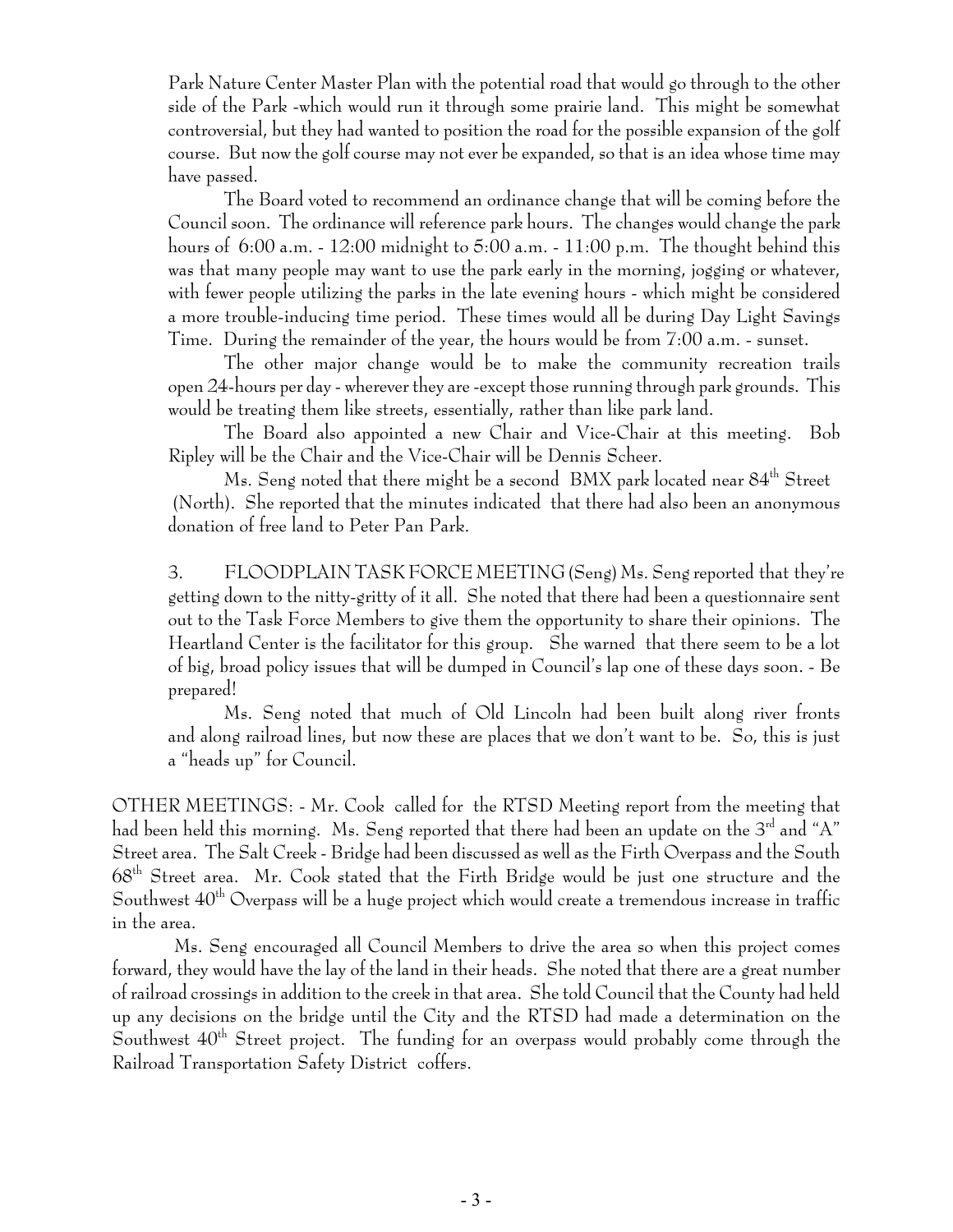Mr. Werner reported that he had been involved in getting a group together which included, along with himself, a medical doctor he had met through the Shadowing Program, and Randy Jones, as well as someone from the Bryan Foundation. They had discussed getting the portable defibulators (AEDs) for the Lincoln community. There were other meetings that also included some people from Lancaster County Medical Society, EMS, Inc. and the Health Department. Mr. Werner stated that there were a lot of groups out there doing stuff with AEDs, but what we're missing is the hub to coordinate all of these activities. He explained that the doctor's experience in other areas of the country had been that this is done through the community Health Department, which is why we included them in the second meeting. Mr. Werner noted that the whole project has taken on a life of its own, is progressing and is a very positive thing.

Mr. Werner stated that he had discussed this with Ken because he is the Council's representative on the Health Board. Mr. Werner stated that he will make certain the Mr. Svoboda is invited to all the meetings.

Mr. Cook asked why the coordination was so important? Mr. Werner stated that there are many groups trying to provide the units to the community, yet there is not a strategy in place - or even an educational program. There are a lot of turf issues because of the many entities involved.

Mr. Svoboda asked if there wouldn't be liability issues involved. Mr. Werner stated that those were issues that this group would address. He noted that they were trying to come up with funding to staff someone -perhaps at the Health Department, perhaps only on a part-time basis- for such a coordinating position.

Mr. Werner also reported that DayWatch was proceeding on to a new location. A lease has been signed. They are using tax credits to fund the rent. It's a larger, more expensive place, but because of the tax credit use, it will end up saving DayWatch over the long run. Mr. Friendt asked if they were State, local or Federal tax credits? Mr. Werner indicated that he thought they were Federal tax credits.

Mr. Werner reported that he also had a Transportation group that had been meeting over the past year to discuss transportation issues. They have put together some recommendations for the Comprehensive Plan Study. He noted that they were meeting with Marvin Krout, who has a copy of the recommendations, this coming Wednesday evening.

### **III. APPOINTMENTS/REAPPOINTMENTS** - **NONE**

**IV. REQUESTS OF COUNCIL FROM MAYOR** - Mr. Bowen passed out the EMS medical report to the Council Members for their review.

He also presented them with the parking information that he felt he should have given to Council Members last week. He noted that this was information on how much has been ticketed, and what the trend is - whether toward ticketing more or ticketing less. Mr. Bowen stated that it appeared that they are ticketing no more than normal, but are towing more than is normal. He reported that the marketing for the Haymarket garage had also been discussed.

Mr. Bowen noted that on todays formal Council Agenda, there was a resolution setting the Mayor's salary for the next four years, which is required by City Charter and must be done this month. Mr. Bowen stated that the Administration has recommended a freeze on the Mayor's salary for the next four years.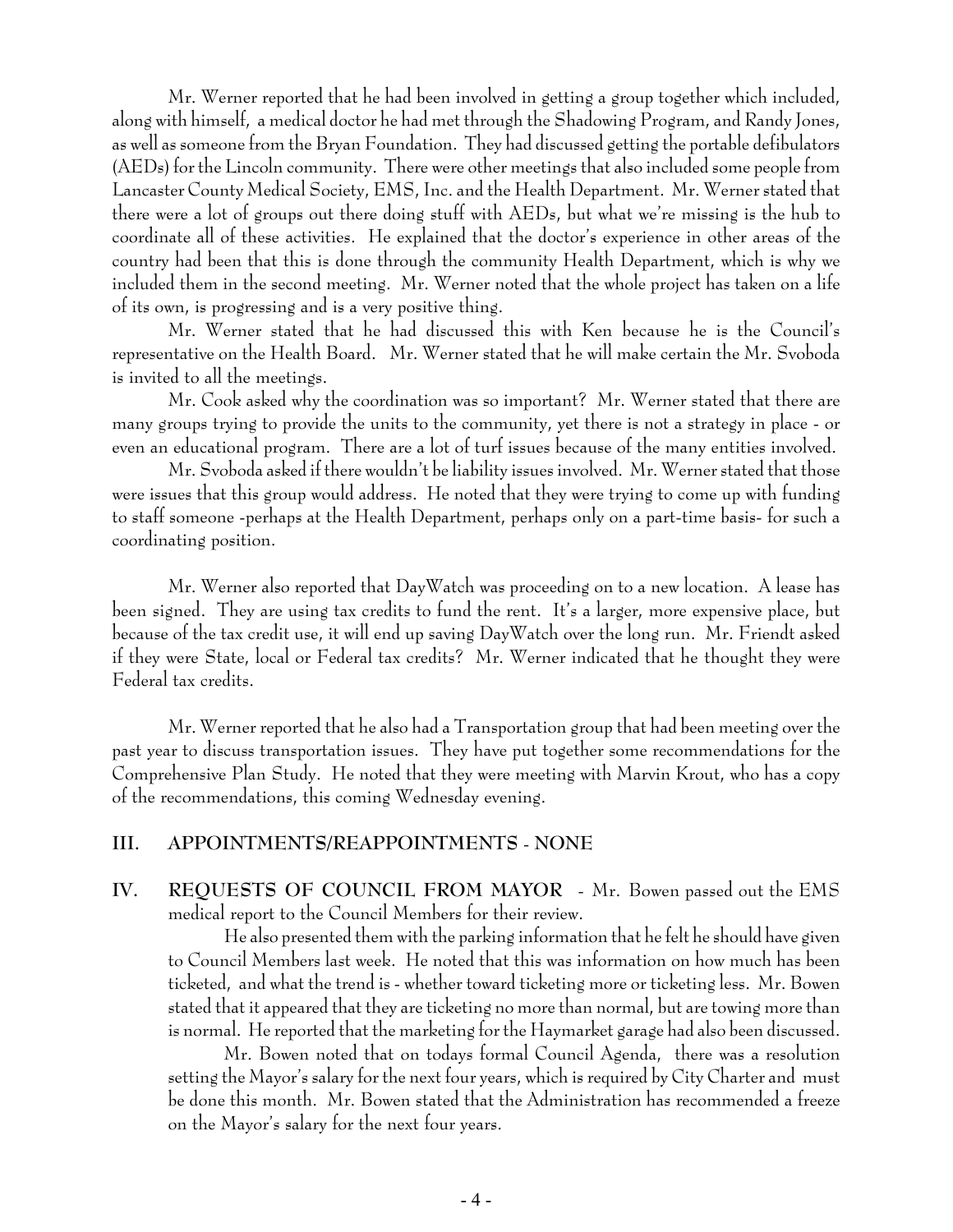Mr. Camp asked if he and Mr. Friendt should abstain from the vote on this issue. Mr. Roper answered that they would not be required to do so because it is a speculative interest only, and as such does not pose a conflict of interest.

Mr. Cook asked where the Budget Retreat would be held. Mr. Bowen indicated that it would be held in the Mayor's Conference Room. [The time and date will be Thursday, December 19, 2002 from 12:30 - 3:30 p.m. The location is the Mayor's Conference Room] It was decided that each Council Member would be responsible for his/her own lunch. Mr. Bowen asked, for a final confirmation, if this was intended to be mainly a philosophic look at the budget rather than a practical, numbers oriented discussion. Council confirmed that this was to be a philosophic discussion of the budget process.

Mr. Cook asked which Council Member had been chosen to sit on the interview committee for the selection of the Aging Director. He was reminded that Mr. Svoboda had been selected by the Council for that duty at last week's "Noon" meeting.

### **V. MEETINGS/INVITATIONS** - Noted Without Significant Comment

#### **VI. MISCELLANEOUS** -

- \*\*1. Discussion of `hold message' on Council phone system. Carry Over to Next "Noon" Meeting (12-09-02) - Council determined that the message would be reinstalled on the Council phone system as long as there was no charge to the Council and the message was always merely informational and never political.
	- 2. Discussion on the "Fire Department Study". After a meeting with the Mayor last week, Mr. Svoboda, Mr. Werner and Mr. Camp reported to the other Council Members in discussion, which included input from Mayor Wesely (See Pages 1 and 2 "Fire Department Study" of these Minutes ]

#### **VII. COUNCIL MEMBERS -**

**JON CAMP** - No Further Comments

**JONATHAN COOK** - Mr. Cook suggested that the Council Members who had not been present for the discussion last week about the proposed law effecting billboard changes should contact their governor to tell him it is a bad idea to propose a change of State Law that would allow more billboards along interstates.

Mr. Cook had a final question regarding the debates that had been going on at the formal Council meetings. He wanted to see if the other Council Members had any problems with the way those meetings were being conducted (giving everybody an opportunity to talk - back and forth - and not refusing anyone by telling them that they'd had there chance and would not be allowed to speak again). No one had any problems with the current procedures, but Mr. Friendt had an observation. He noted that at times, a couple of our Council Members end up getting into more discussion with the public than he felt would be desirable.

Council agreed that during the voting session *was* the appropriate time for their comments and philosophic discussions. Mr. Cook noted that someone had complained that the Council had any discussion at all during the voting session. It was agreed that, in the past, Councils had been accused of doing just that....merely voting aye or nay with no discussion